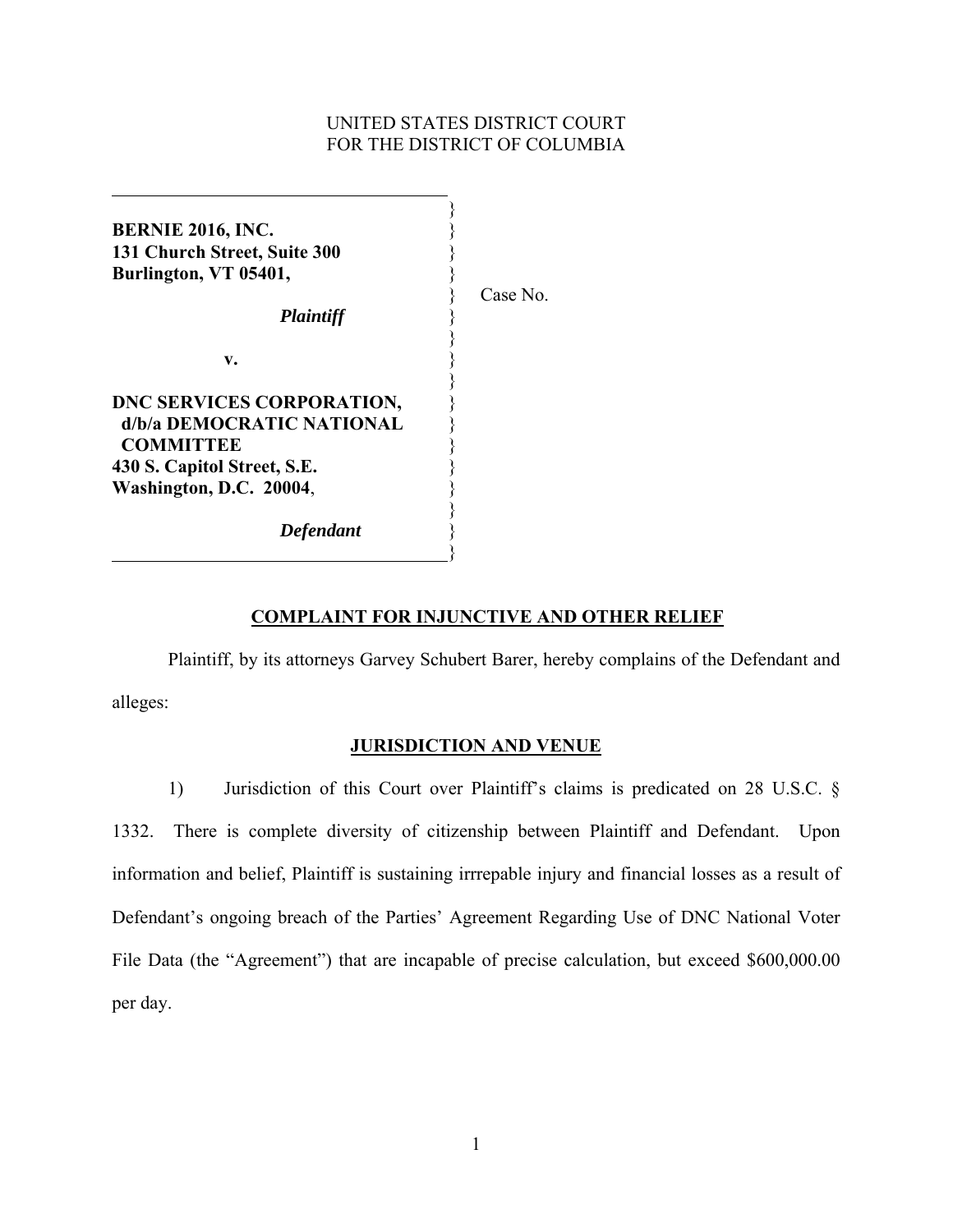2) Venue is proper in this District because the Agreement applies the law of the District of Columbia, Defendant is domiciled in this District, and Defendant maintains its principal places of business in this District.

### **PARTIES**

3) At all times hereinafter mentioned, Plaintiff Bernie 2016, Inc. (the "Campaign") was, and is, a not-for-profit corporation and political organization organized under the laws of the State of Vermont, consistent with the Federal Election Campaign Act of 1971. The Campaign is the election vehicle for 2016 national presidential candidate Bernie Sanders. The Campaign maintains its principal place of business at 131 Church Street, Suite 300, Burlington, Vermont.

4) Upon information and belief, DNC Services Corporation, d/b/a Democratic National Committee (the "DNC") at all times relevant hereto was, and is, a not-for-profit corporation organized under the laws of the District of Columbia, as the operating body of the United States Democratic Party. Upon information and belief, the DNC maintains its principal place of business at 430 South Capitol Street Southeast, in Washington, District of Columbia.

### **FACTS**

### *The Agreement*

5) On or about October 26, 2015, the Campaign and the DNC entered an agreement captioned "Agreement Between the DNC and Presidential Campaign Committees Regarding use of DNC National Voter File Data" (the "Agreement"). A true and correct copy of the Agreement, with appendices, is annexed hereto as "Exhibit A."

6) The Agreement establishes a licensing arrangement whereby the Campaign is to be granted limited access to data ("Voter Data") from the DNC's voter file, including but not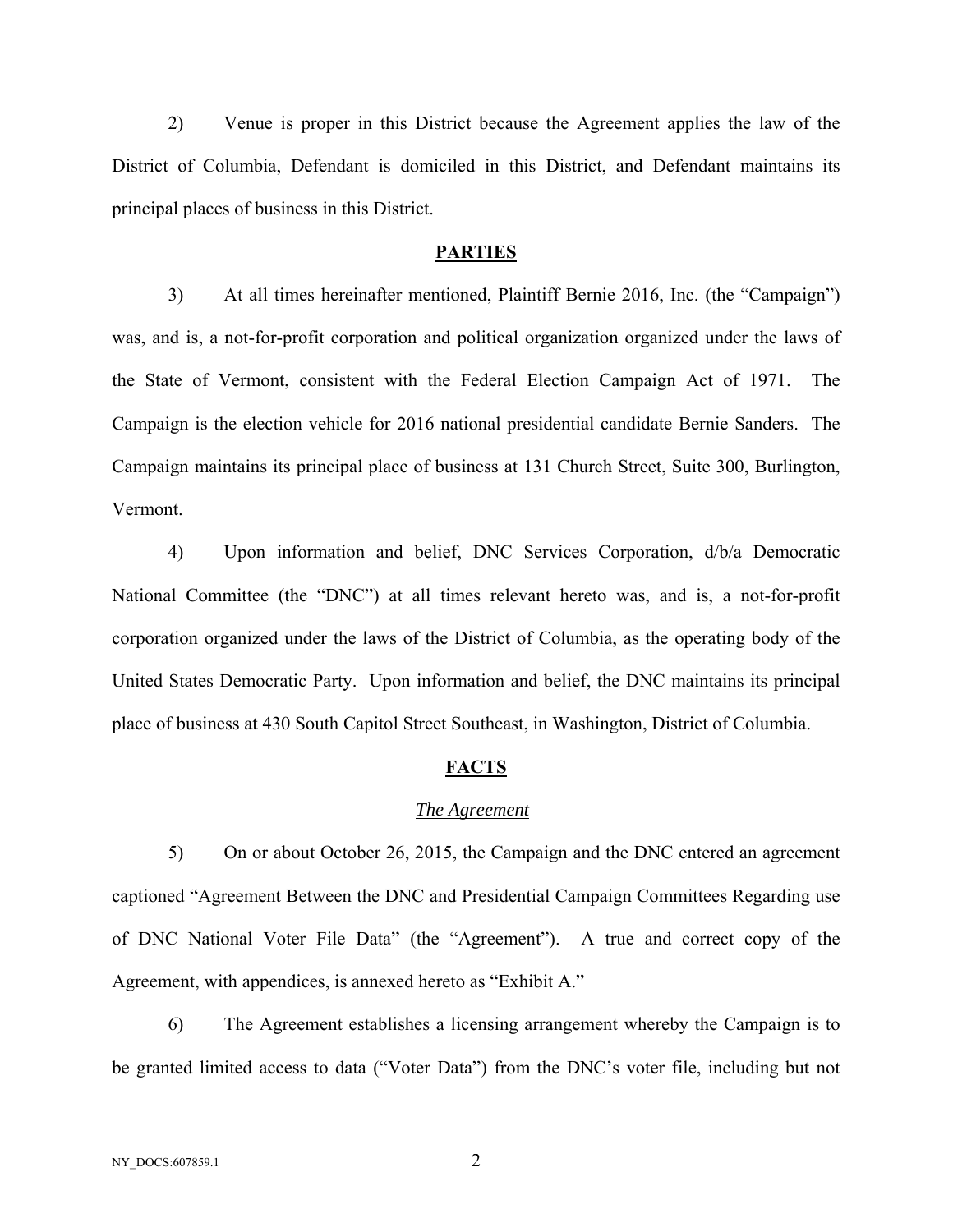limited to: demographic and geographic data for registered voters (such as name, address and jurisdiction); email addresses; voter registration status; telephone numbers; vote history; commercially acquired consumer data; ethnicity information; political party preference or affiliation, if any; candidate preference data, if any; and other key analytic metrics selected by the DNC.

7) Upon information and belief, the DNC licenses its Voter Data to all candidates for the Democratic Party nomination for the 2016 national presidential election.

8) The Voter Data is hosted by, and accessed via software provided by NGP VAN, a third-party vendor under contract with the DNC.

9) The Voter Data is instrumental to the fundraising efforts of all presidential candidates – but it is especially critical to the Campaign, which has been financed primarily with contributions from individual donors rather than Political Action Committees ("PACs")

10) In a fundraising drive conducted between December 14, 2015 and December 16, 2015, the Campaign raised more than \$2,400,000.00 – or more than \$800,000.00 per day. Most of this money came from individual donors identified through, *inter alia*, the strategic use of Voter Data.

11) The DNC is one of the most powerful political apparatuses in the nation. Candidates seeking the nomination of the Democratic Party for public office rely heavily on the support of the DNC to organize and publicize their campaigns.

12) The loss of DNC support could significantly disadvantage, if not cripple, a Democratic candidate's campaign for public office.

13) In view of the national political importance of the Campaign -- and by extension, the importance of the Voter Data and the Agreement -- the Agreement substantially restricts both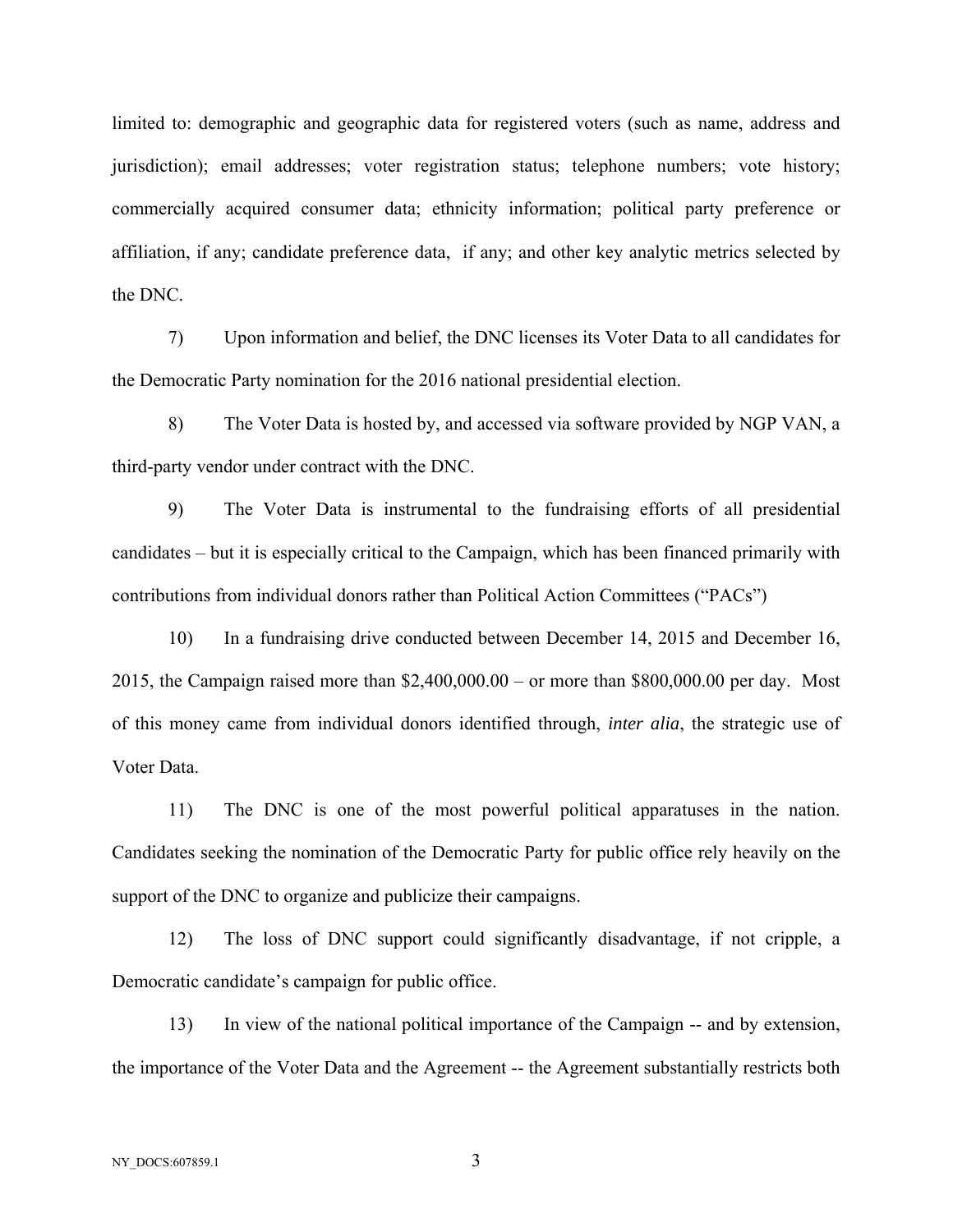Parties' rights of termination to cases of prolonged and voluntary breach. The Agreement states, in relevant part:

Either party may terminate this Agreement in the event that the other party breaches this Agreement; the non-breaching party sends written notice to the breaching party describing the breach; and the breaching party does not cure the breach to the satisfaction of the non-breaching party within ten (10) calendar days following its receipt of such notice.

Exhibit A., ¶ 6(b) (emphasis added).

14) The Agreement does not permit either Party to suspend its performance of the Agreement prior to terminating the Agreement in accordance with the provision above.

15) The Agreement does not permit either Party to terminate or suspend the Agreement without notice, or without providing the breaching Party with the requisite opportunity to cure.

16) The Agreement requires the DNC to "use security measures, with respect to the Campaign Data, that are consistent with good practices in the data processing industry." Agreement, ¶ 3(f). Under the Agreement, the DNC warrants that its services shall "be performed in a professional and workmanlike manner, consistent with industry standards in the data processing industry." Agreement, ¶ 8.

*17)* The Agreement further requires the DNC to "take all measures necessary to protect the secrecy of, and to avoid disclosure and unauthorized use of" confidential information disclosed by the Campaign to the DNC ("Confidential Information"). Agreement,  $\P$  7(a). Pursuant to the Agreement, the DNC undertakes to "immediately notify the Campaign in the event of any unauthorized use or disclosure of the [Campaign's] Confidential Information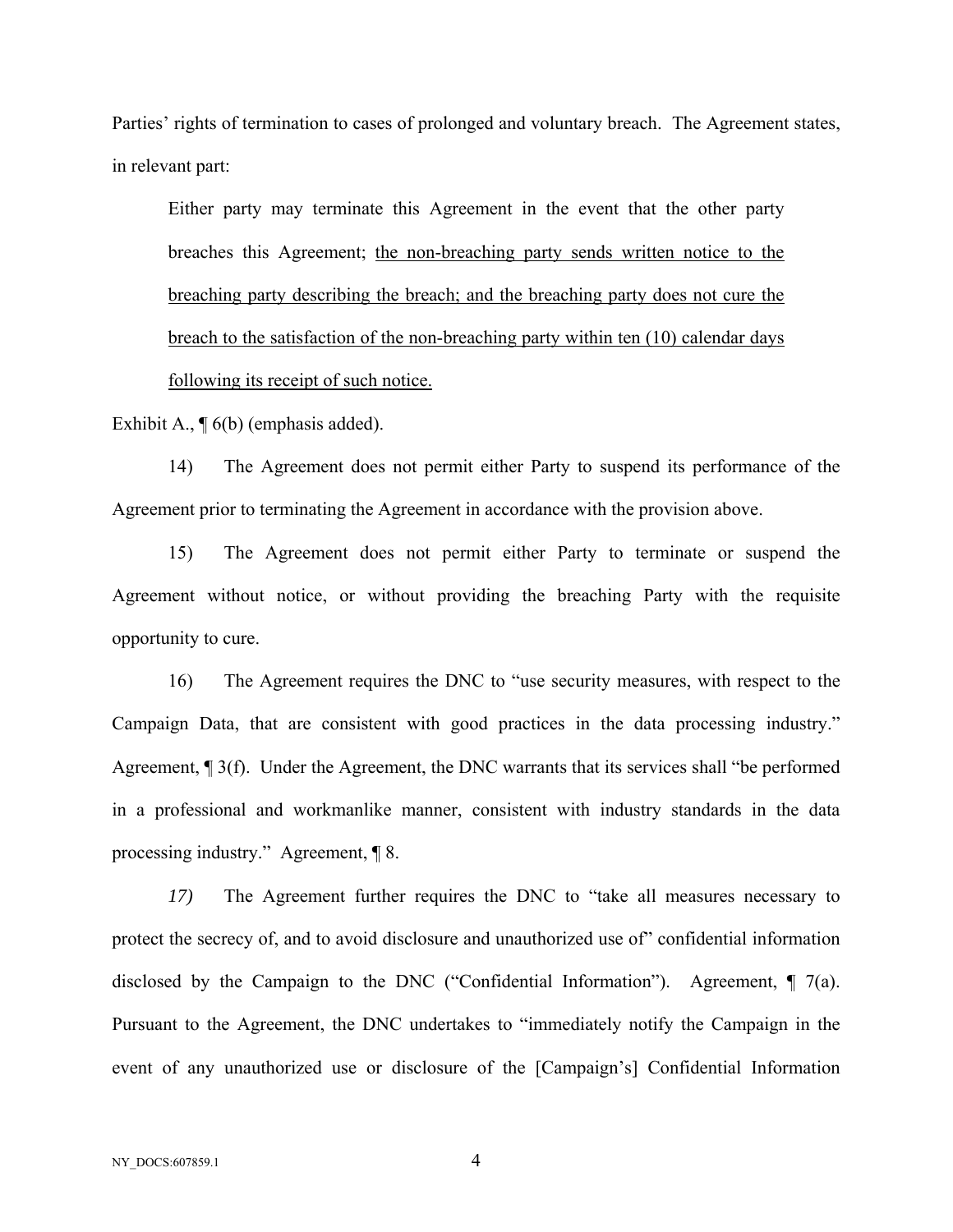including the full extent of the time, place and manner of the use or disclosure and the corrective steps taken by the DNC to address the unauthorized use or disclosure." *Id.* 

18) Upon information and belief, the DNC has executed similar agreements with other candidates' political campaigns ("Voter Data Agreements"), requiring the DNC to safeguard Confidential Information that might be disclosed by those campaigns. Though the Agreement disclaims that the "DNC may provide its services to other individuals or entities," the Agreement clearly states that "such other independent services shall in no way impair the DNC's ability to provide its obligations and services to the Campaign pursuant to this Agreement." Agreement, ¶ 11 (emphasis added).

19) The Agreement does not obligate the Campaign to maintain specific security measures with respect to Confidential Information, to notify the DNC of security breaches arising in the DNC's Voter Data systems, or to protect any confidential information inadvertently disclosed to the Campaign by the DNC.

#### *The Security Incident*

20) On the morning of December 16, 2015, NGP VAN released a modification (the "Release") to the software that the Campaign and other candidates use to access Voter Data.

21) This Release contained a critical security flaw (the "Bug") that allowed the Campaign and other presidential candidates to view Confidential Information disclosed by competing campaigns.

22) The Bug was resolved within approximately four hours, by the afternoon of December 16, 2015.

23) Upon information and belief, a similar security incident arose with the NGP VAN software during the 2008 national presidential primaries, resulting in the unintentional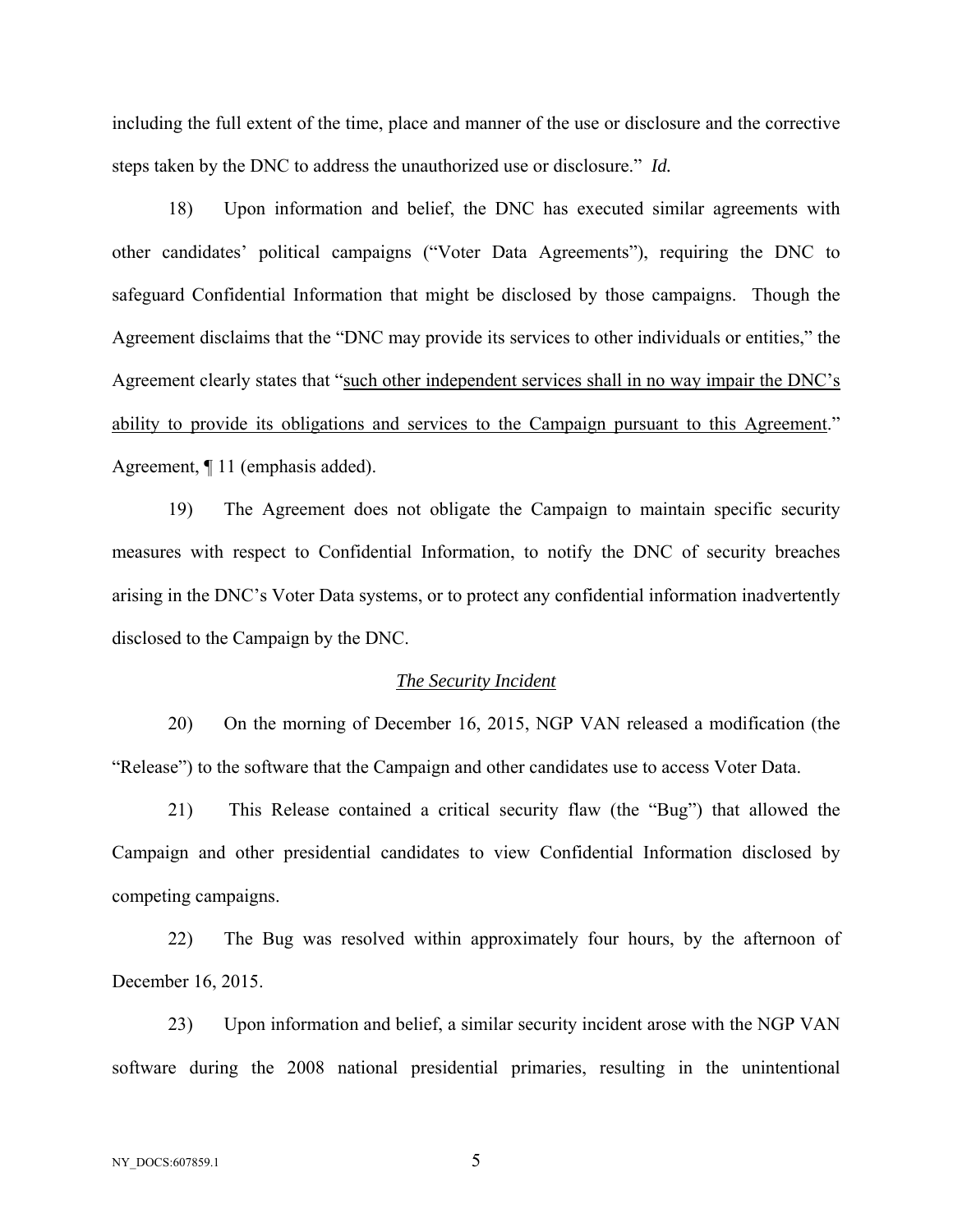transmission of Confidential Information to the campaign of Democratic primary candidate Hillary Clinton (the "Prior Incident").

24) Before the Bug could be resolved, several staff members of the Campaign accessed and viewed Confidential Information (the "Disclosed Information") that had been disclosed to the DNC by the 2016 campaign of Democratic presidential candidate Hillary Clinton (the "Competing Campaign").

25) The Campaign staffers who viewed the Disclosed Information were not able to save or copy the Disclosed Information due to restrictions and controls in the NGP VAN software. Most of the staffers exposed to the Disclosed Information viewed the Disclosed Information inadvertently.

26) When the Bug and resulting leak of the Disclosed Information were brought to the attention of senior Campaign staff, the Campaign conducted an internal investigation that revealed that one individual may have repeatedly accessed Disclosed Information. The Campaign immediately terminated this staff member.

27) On December 17, 2015, at approximately 2:47 p.m., the DNC suspended or terminated the Campaign's Voter Data access. The suspension or termination of the Campaign's access was undertaken without contractual cause, and in contravention of the Agreement's termination protocols.

28) The DNC did not send the Campaign any written notice of termination, much less afford the Campaign the contractually required ten-day period in which to cure any default.

29) The Campaign's inadvertent access of the Disclosed Information did not constitute a breach of any provision of the Agreement. Even assuming, *arguendo*, that the DNC could prove that Campaign staff intentionally accessed any Disclosed Information, such access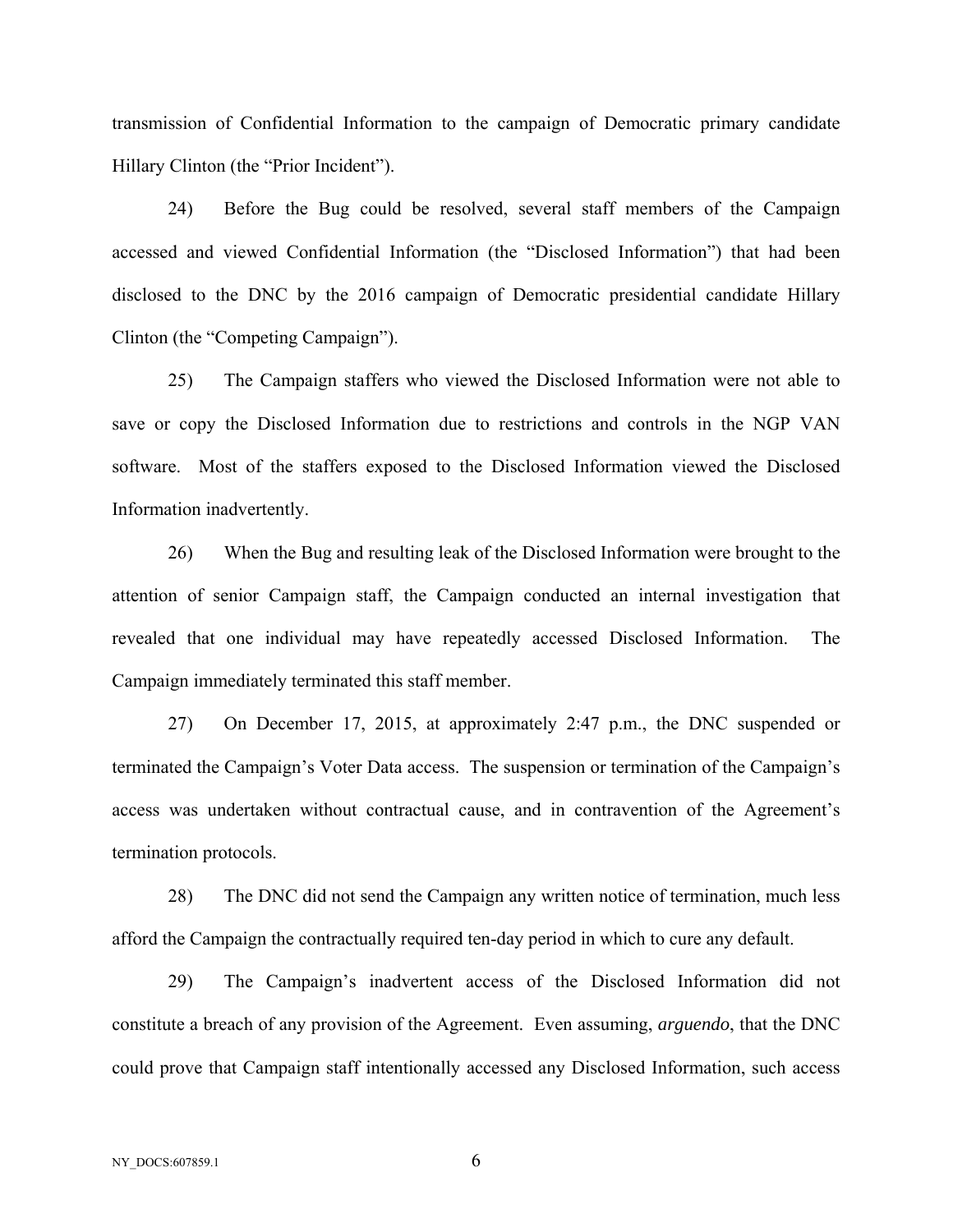would not amount to a breach of the Agreement, or give the DNC cause to suspend or terminate the Agreement.

30) To the extent that the DNC is obligated to protect the Confidential Information of the other campaigns by virtue of Voter Data Agreements separately executed with those campaigns, it is the DNC and not the Campaign that is in breach of those contractual duties. The Campaign should not be punished for the carelessness of the DNC and its third-party vendor.

31) Whatever duties the DNC may have to protect the Confidential Information of the Competing Campaign, the DNC's Agreement with the Campaign clearly states that these obligations "shall in no way impair the DNC's ability to provide its obligations and services to the Campaign pursuant to this Agreement." Agreement, ¶ 12.

32) The DNC may not suspend the Campaign's access to critical Voter Data out of haste or desperation to clean up after the DNC's own mistakes.

33) Upon information and belief, no action was taken in response to the Prior Incident in 2008, nor was any candidate's access to Voter Data suspended as a result of that Incident.

34) Upon information and belief, the Campaign's own Confidential Information might have also been compromised by virtue of the Bug in the December 16 Release.

35) The Campaign is hamstrung without access to the Voter Data. With each passing day, the Campaign loses critical fundraising and publicity opportunities.

36) The financial damage caused by the loss of donations is estimated to be approximately \$600,000.00 per day. However the damage to the Campaign's political viability, as a result of being unable to communicate with constituents and voters, is far more severe, and incapable of measurement.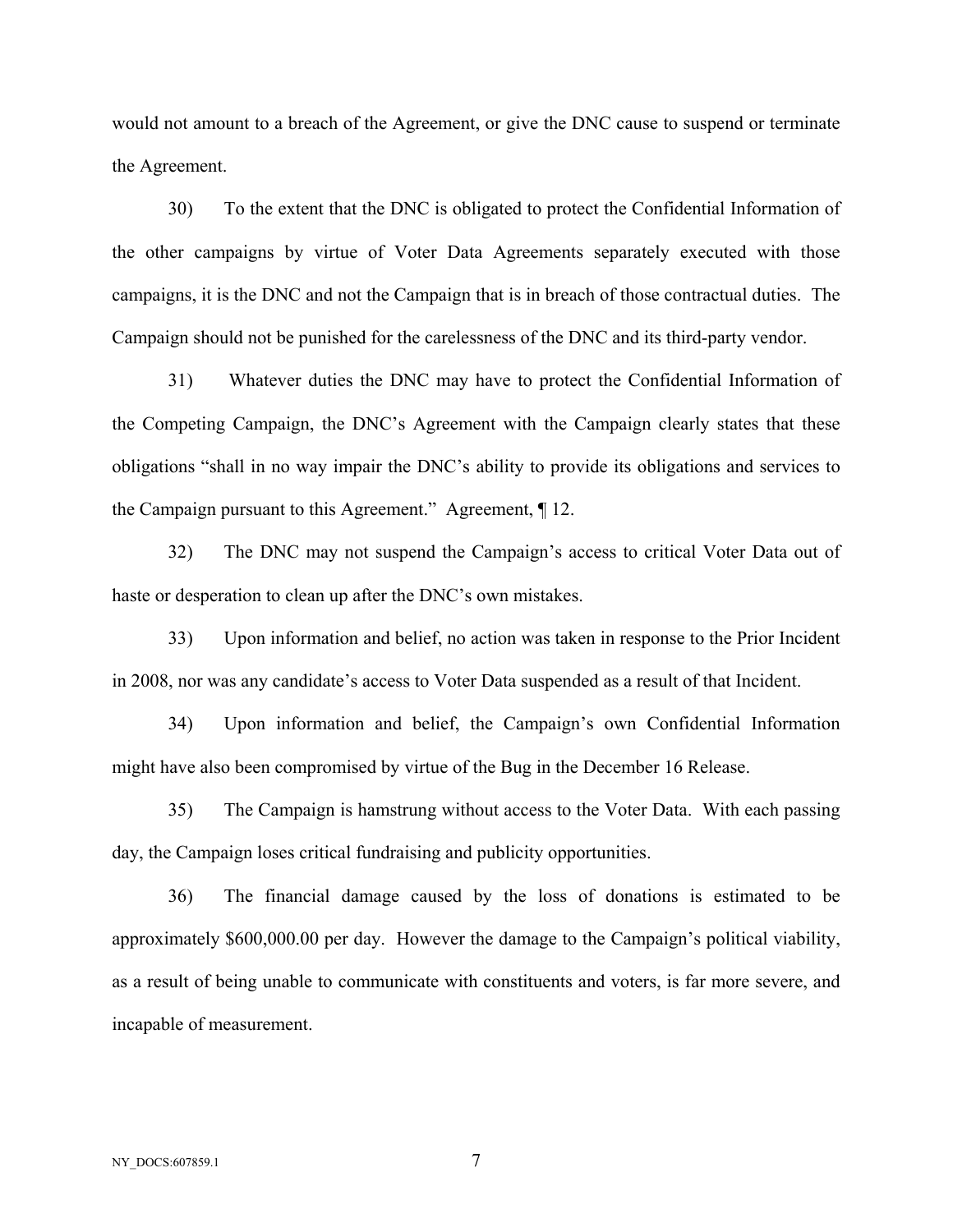**37)** The DNC's unwarranted, unilateral suspension of the Campaign's Voter Data access directly impacts one of the nation's most important electoral races, and carries political implications on a national scale. The DNC should not be permitted to tip the scales of the Democratic presidential primary without clear justification and contractual cause. The fairness of this pivotal national election should not be compromised because of security flaws introduced by the DNC and its vendor.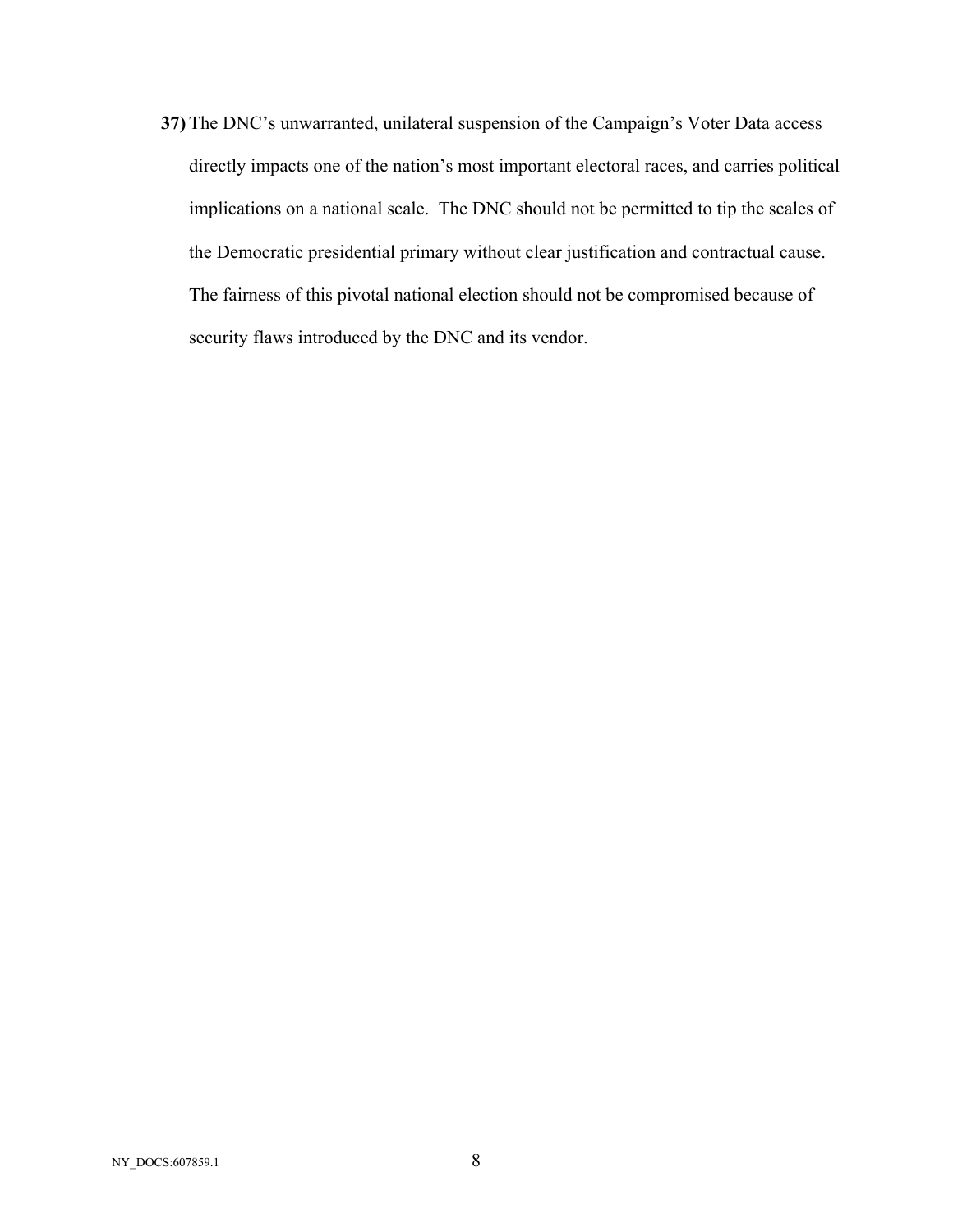# **FIRST CLAIM**  (Breach of Contract – Specific Performance)

38) Plaintiff repeats and realleges paragraphs 1 through 37 above as if fully set forth herein.

39) The Agreement requires Defendant to implement best practices and reasonable data security to protect Confidential Information and data submitted by the Campaign and the Competing Campaign.

40) Defendant has failed to implement reasonable data security measures, resulting in the inadvertent disclosure of the Competing Campaign's Confidential Information. Upon information and belief, the Plaintiff's Confidential Information has also been disclosed.

41) The Agreement prevents Defendant from suspending or impairing its performance under the Agreement, even if ostensibly necessary for the purpose of providing other Voter Data services to other campaigns.

42) Defendant has wrongly suspended and impaired its performance of its Agreement with Plaintiff to mitigate damage caused by its own breach of Voter Data Agreements entered with other campaigns.

43) The Agreement does not permit the Defendant to suspend or terminate service to Plaintiff in the absence of ten days' written notice to Plaintiff, and Plaintiff's failure to cure any breach or default within a period of ten days.

44) Defendant has wrongfully suspended the Plaintiff's Voter Data access without providing the contractually required notice, without identifying any breach of the Agreement by Plaintiff, and without affording Plaintiff any opportunity to rectify any alleged breach.

45) In view of the foregoing, Plaintiff continues to incur substantial financial, reputational and political injury.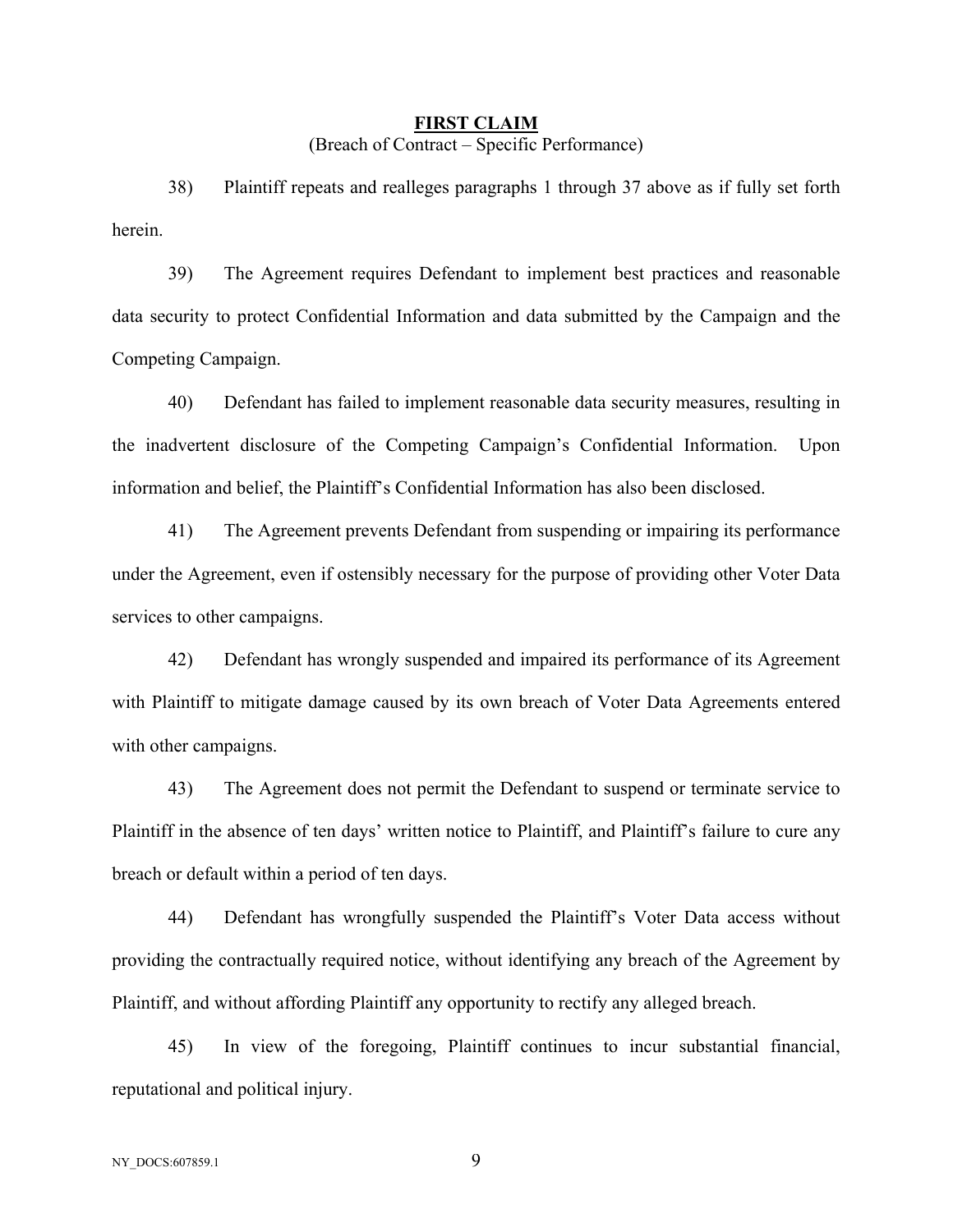46) As a not-for-profit electoral organization with political objectives, Plaintiff's loss of funds and publicity is not compensable with damages. Plaintiff has no adequate remedy at law.

47) Plaintiff intends to request a temporary restraining order at its earliest available opportunity, mandating that Defendant restore the Campaign's access to the Voter Data system, pursuant to the terms of the Parties' Agreement.

#### **SECOND CLAIM**

(Negligence – Pled in the Alternative)

48) Plaintiff repeats and realleges paragraphs 1 through 47 above as if fully set forth herein.

49) Defendant has failed to exercise reasonable care and diligence in maintaining the security of its Voter Data systems.

50) By virtue of Defendant's failures of care and diligence, Plaintiff's access to the Voter Data systems has been suspended or revoked. Upon information and belief, Plaintiff's Confidential Information has also been compromised.

51) Based on the foregoing, Plaintiff has been injured in an amount to be determined at trial, but known to exceed \$75,000.00.

### **THIRD CLAIM**

(Negligent Hiring and Supervision – Pled in the Alternative)

52) Plaintiff repeats and realleges paragraphs 1 through 51 above as if fully set forth herein.

53) Defendant has failed to exercise reasonable care and diligence in delegating maintenance of its Voter Data systems to the third-party vendor NGP VAN.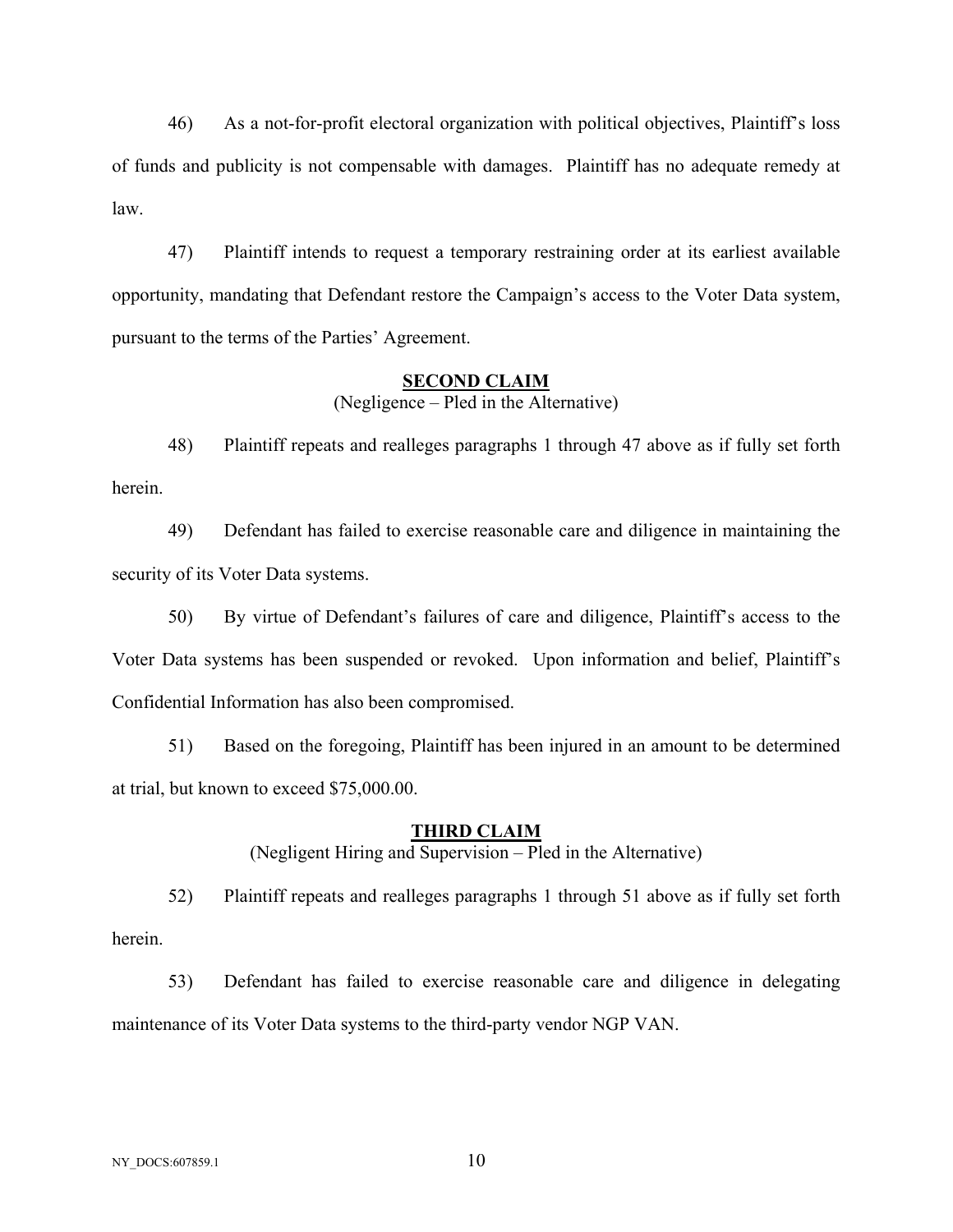54) Defendant has failed to exercise reasonable care and diligence in ensuring that the security breaches that occurred during the Prior Incident, under Defendant's supervision, would not recur.

55) By virtue of Defendant's negligence, Plaintiff's access to the Voter Data systems has been suspended or revoked. Upon information and belief, Plaintiff's Confidential Information has also been compromised.

56) Based on the foregoing, Plaintiff has been injured in an amount to be determined at trial, but known to exceed \$75,000.00.

## **PRAYER FOR RELIEF**

 WHEREFORE Plaintiff Bernie 2016, Inc. respectfully requests that judgment be entered against Defendant DNC Services Corporation:

- A. Mandating Defendant's specific performance of the Parties' Agreement, and Defendant's immediate restoration of Plaintiff's access to the Voter Data system;
- B. On the second and third causes of action, for damages in an amount determined to be at trial, but presently known to exceed \$75,000.00; and
- C. For such other, further and different relief as the Court deems just and proper.

Dated: December 18, 2015

Respectfully submitted,

## GARVEY SCHUBERT BARER

 By: /s/ Benjamin J. Lambiotte Benjamin J. Lambiotte, Esq. D.C. Bar. No. 421288

> /s/ Sean C. Griffin Sean C. Griffin D.C. Bar. No. 442284